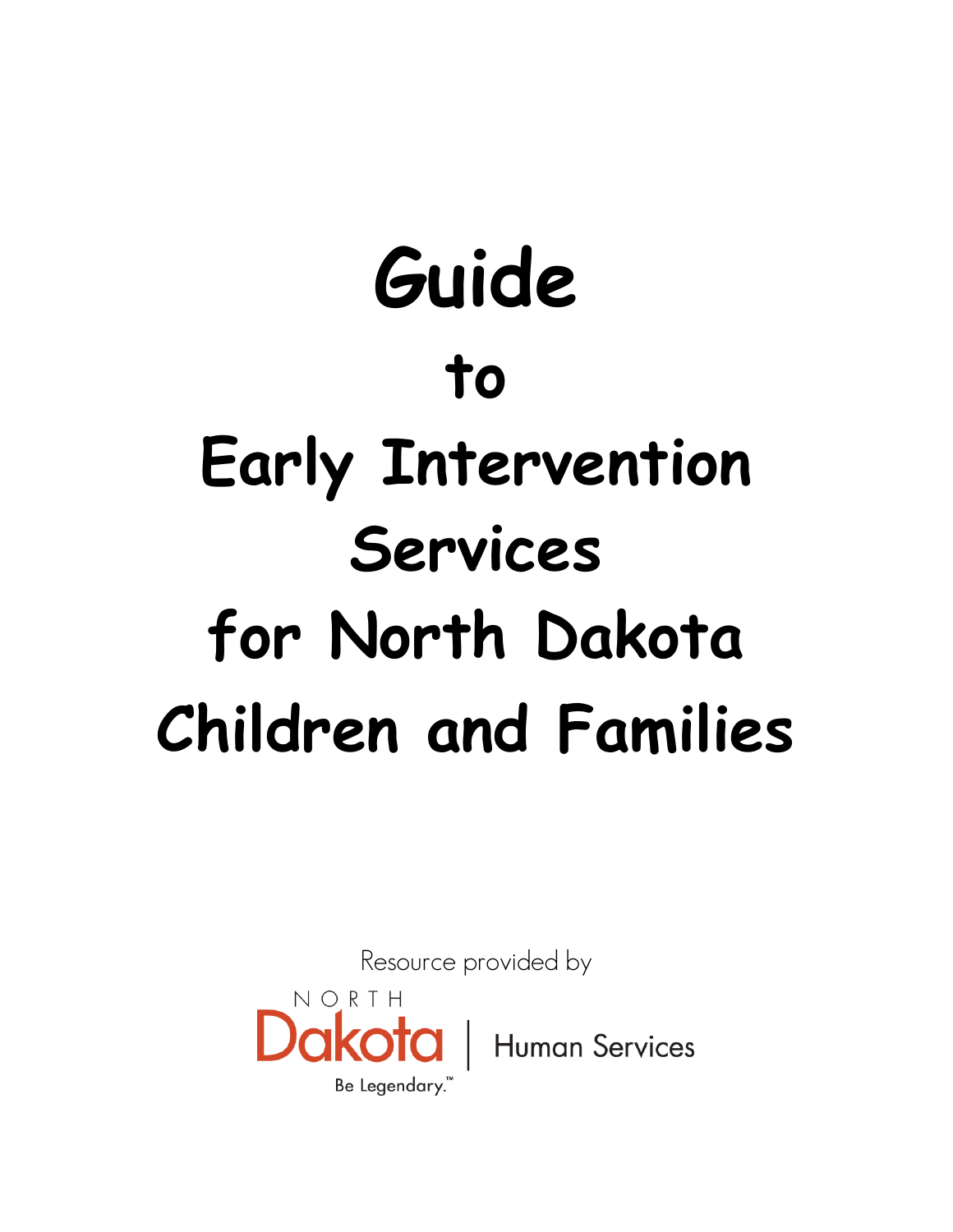Every North Dakota child is special - - unique in abilities, family heritage and potential to grow.

Sometimes babies and toddlers may not seem to keep up with other youngsters. They may lag behind in growth, in learning new skills or in other kinds of development. They may face medical challenges that put them at risk of future delays.

Here in North Dakota, a special kind of partnership between parents and professionals gives every child the best possible start in life. The Department of Human Services' early intervention programs are designed to help your child and your family get the supports you want and need.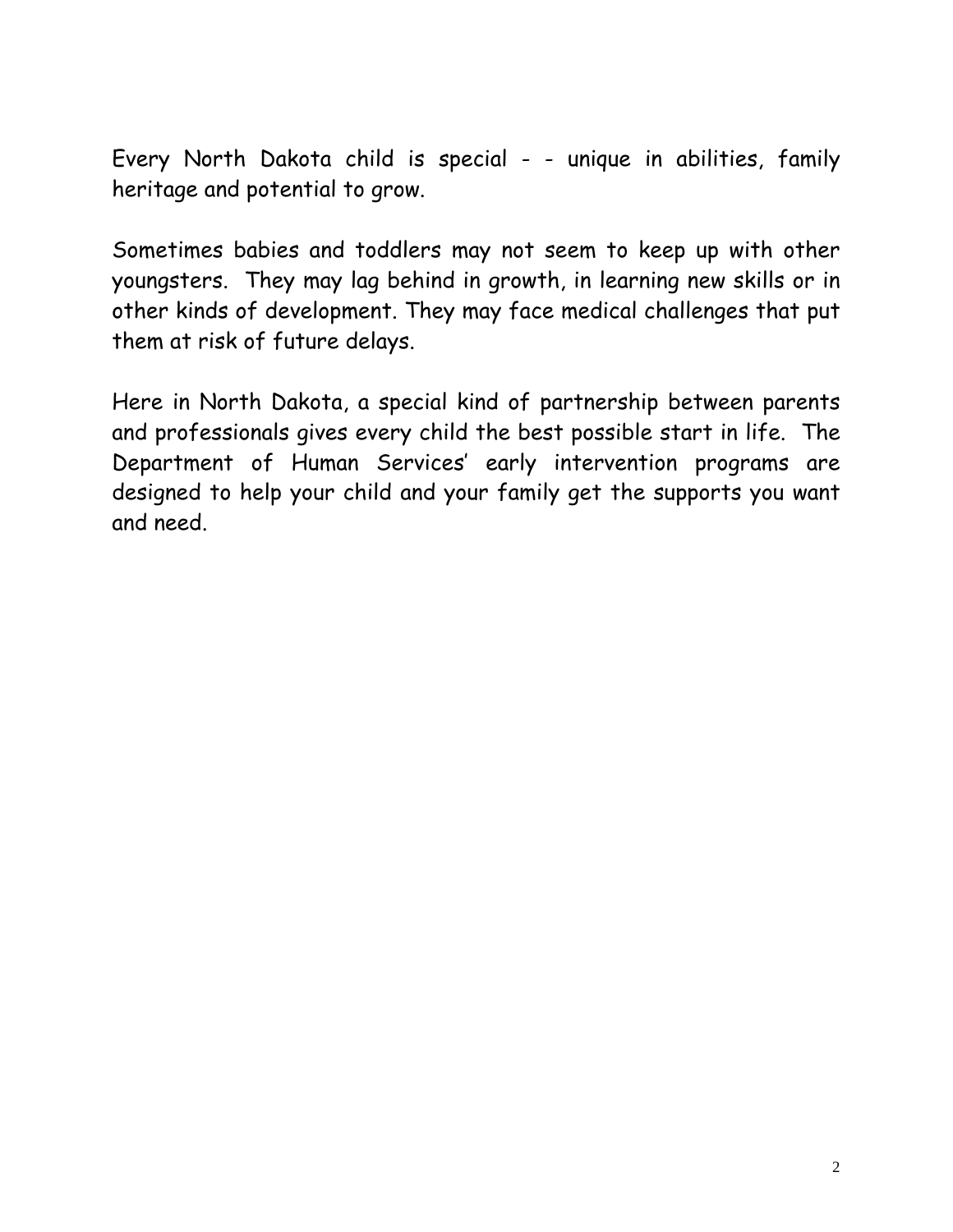# **EARLY INTERVENTION**

When children who need special help receive it early, they have the best possible chance for a good start in life. Research shows that the earlier your child receives intervention the better the outcome will be. These services for infants and toddlers are called early intervention. Early Intervention a special kind of teamwork that can make a real difference in the lives of your child and your family.

**Early Intervention** means providing help for your child and family at the very earliest possible age. It brings you together with specialists who can offer many kinds of services. Working together, you'll learn new ways to encourage and support your child's development.

Developmental Disability Case Management, Infant Development, Family Subsidy, and Family Support Services are early intervention services offered through the North Dakota Department of Human Services.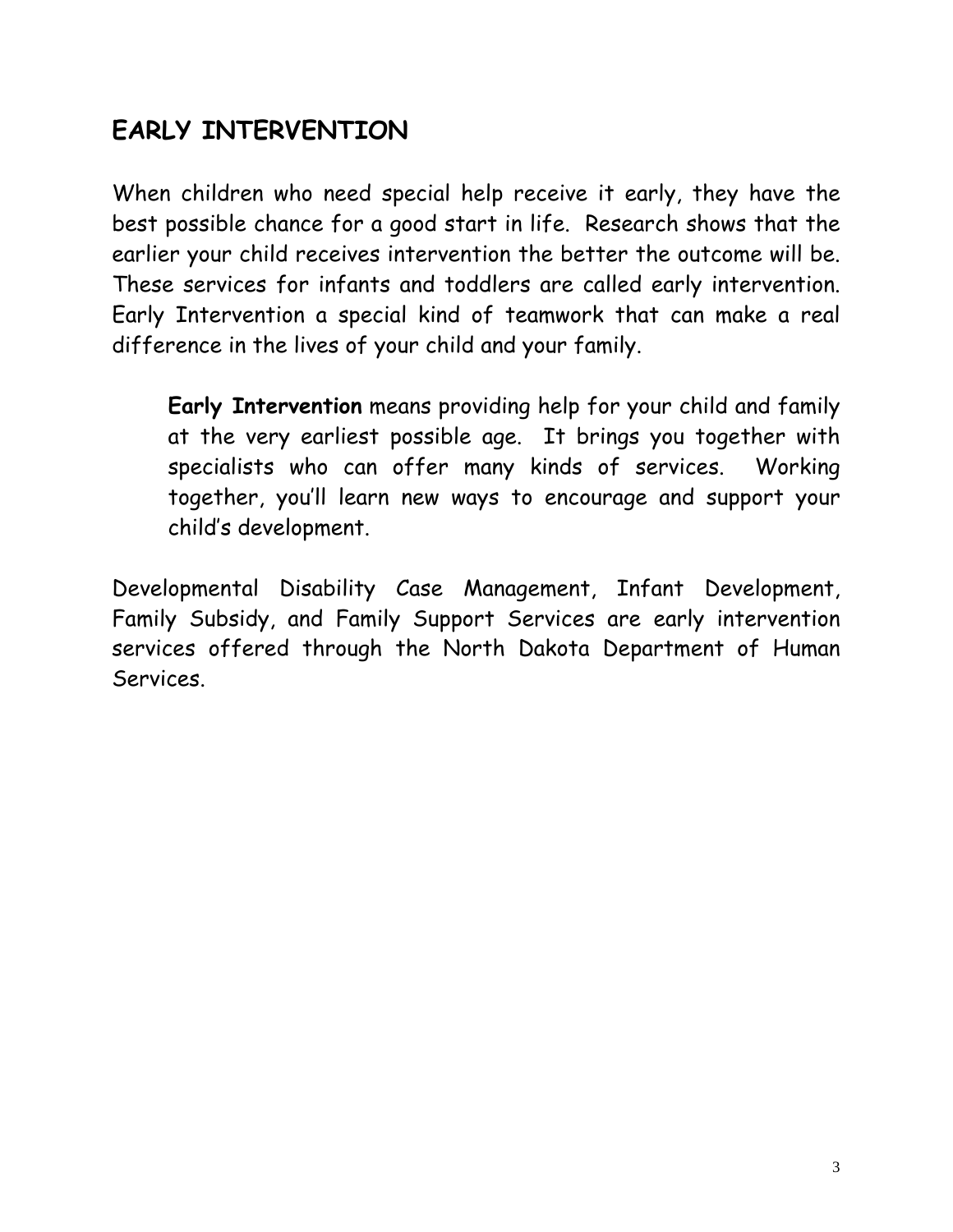#### **REFERRAL**

You may have been the first to notice that your child was experiencing delays in mastering new skills or keeping up with other children his age. Or your doctor or another professional may have diagnosed your child's condition. In either case, the first step in getting help is a referral.

Anyone can make a referral.

You can contact your Regional Human Service Center to request that your child be evaluated to determine if they are eligible for early intervention services.

Early Intervention services are voluntary. Whether or not your family takes advantage of early intervention services is entirely up to you.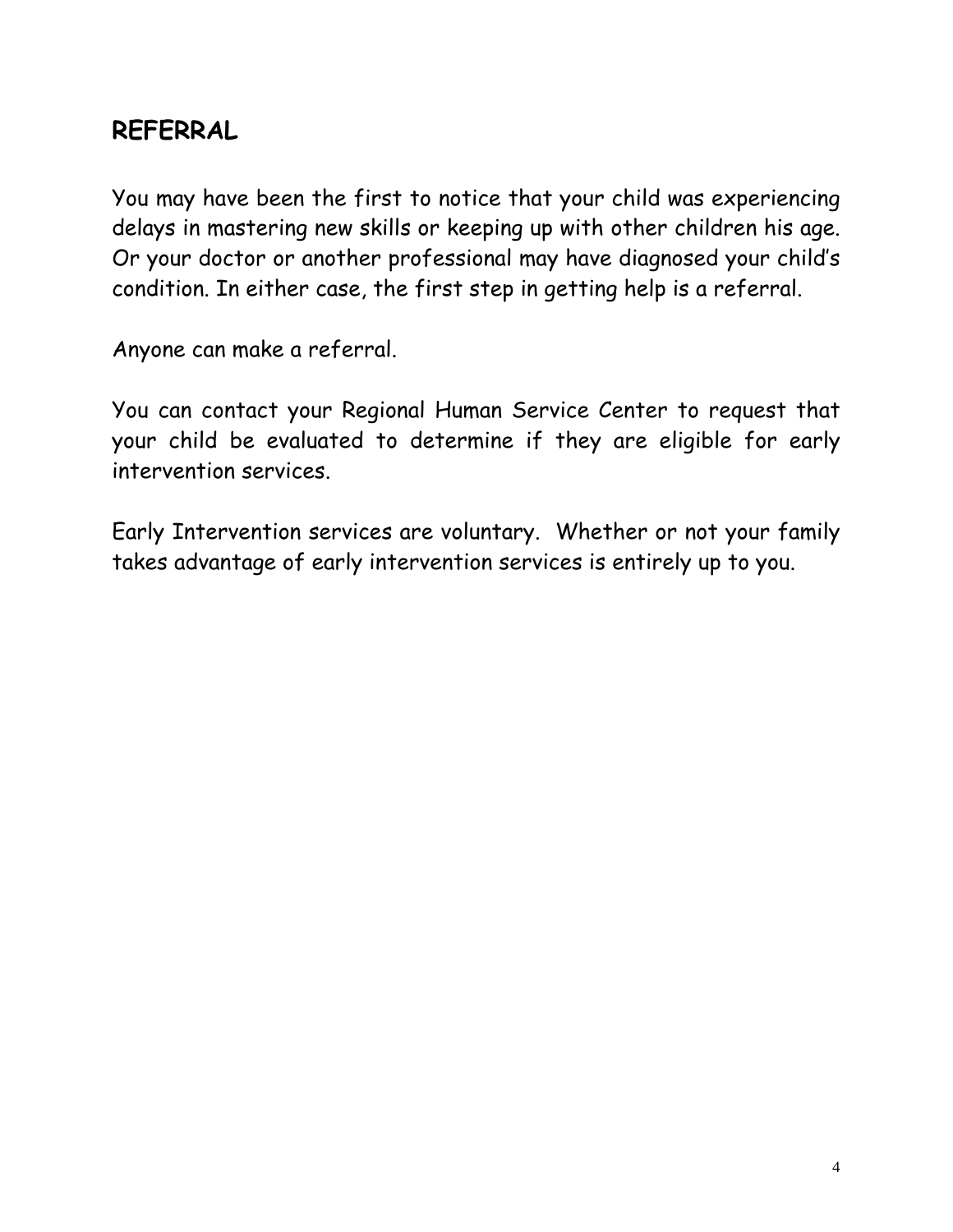# **EVALUATION**

Your family will work with a team of professionals to **evaluate** your child to find out if there are needs that require early intervention services. The team will consist of professionals from at least two different disciplines depending on areas in which you have concerns. Evaluations are voluntary. You must give your permission before any activities can begin.

If your child has been evaluated recently, the results of those evaluations can be used in the eligibility determination process if you give your permission.

The evaluation team will examine your child's abilities:

- To learn (cognitive development)
- To move, see and hear (physical/motor development)
- To communicate and understand others (speech, language and communication development)
- To respond to others and interact with them (social and emotional development)
- To eat and take care of herself appropriately for her age (adaptive behavior and self-help development)

Although you may not have concerns in all areas, a multidisciplinary evaluation in all areas will help you and your team identify your child's strengths and needs.

Immediately following the evaluation, a summary will be shared with you. You will receive a written report within 2 weeks.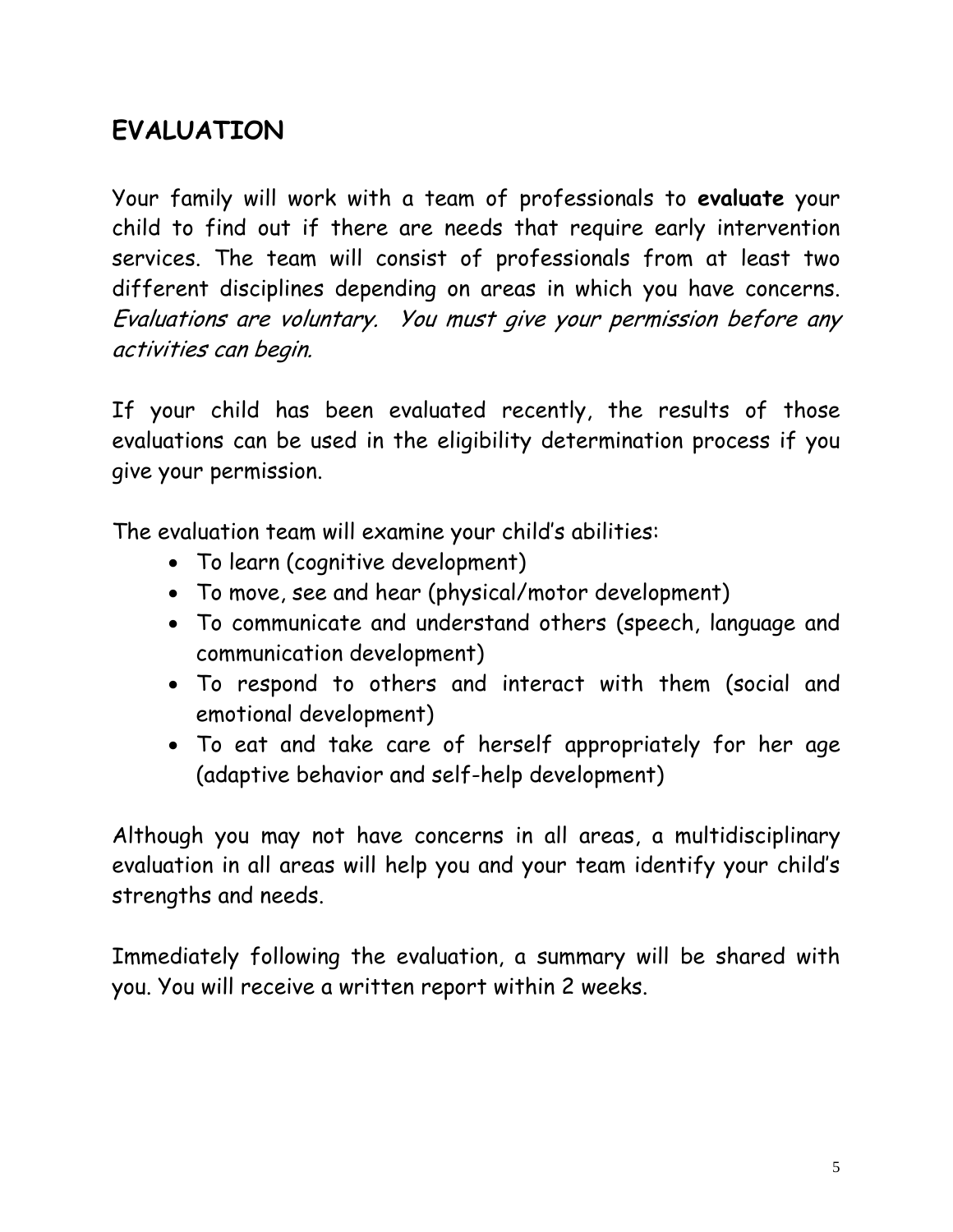## **ELIGIBILITY**

You will work with a Developmental Disabilities Case Manager from your Regional Human Service Center. The Case Manager will explain the evaluation and eligibility determination process to you, help you coordinate activities and answer any questions you may have.

**Eligibility** means the requirements your child must meet to receive Developmental Disability Case Management services. To be found eligible, your child must be under three years of age, a resident of North Dakota, and based on criteria defined in eligibility regulations, found to have developmental delays or a diagnosed condition or combination of factors that puts him at **high risk** for future delays.

You will be invited to attend the eligibility meeting. You can also invite other family members or friends to attend with you. If you cannot attend you may wish to participate by telephone.

Children who do not meet the requirements for Developmental Disability Case Management services may still have some concerns that need to be addressed. The eligibility team will make recommendations regarding other services that may be appropriate. With your permission, you may be referred to the Right Track program so your child's progress can be monitored and potential problems can be identified early.

If your child is not eligible, the Eligibility Team at the Human Service Center will inform you of your right to question/appeal the decision made. If you wish, a Developmental Disabilities Case Manager will help you with the appeal process.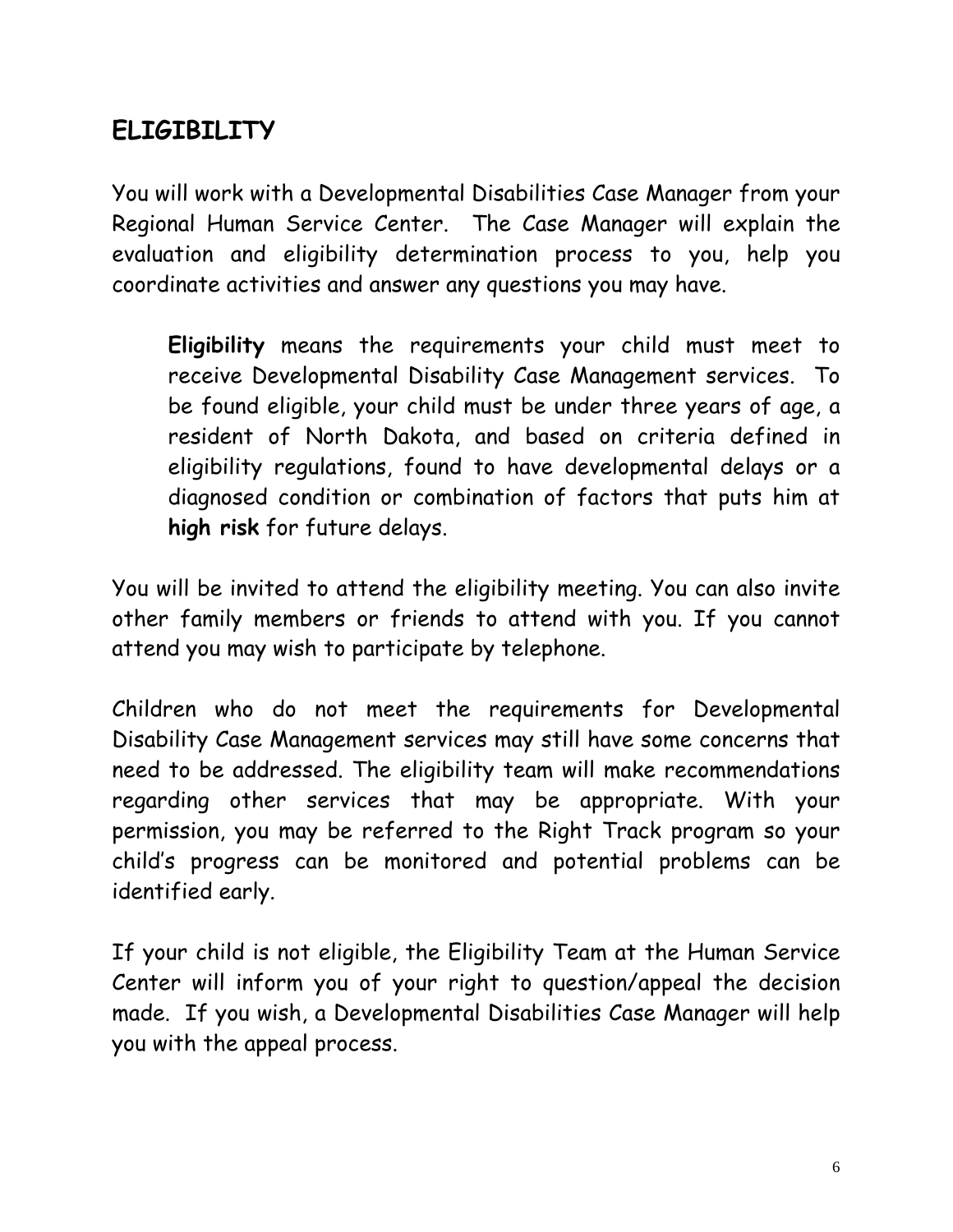# **CASE PLAN**

If your child is less than three years of age and eligible for Developmental Disabilities Case Management services, your Case Manager will help you identify services and supports that can help you and your child. Some of the early intervention services you might receive include:

Infant Development -- A home-based, family focused service that provides information, support and training for families to assist them in meeting their child's needs.

Family Subsidy -- A program that reimburses a family for excess expenses related to their child's disability. Family Subsidy offers support to enable a family to keep their child in their home when lack of financial support would make it very difficult for the family to keep the child at home.

Family Support Services -- A program that provides short- term childcare when a specially trained caregiver is needed in order to met the child's needs. Family Support Services can also provide a specially trained caregiver to work with the family when additional help is needed to meet the child's needs.

Additional services such as, direct therapy, childcare and medical supports will also be included in the case plan.

The "Case Plan" will identify outcomes you want to achieve and the formal and informal supports that will assist you and your child in reaching the outcomes. Supports you want to receive, but are currently not receiving, will also be included in the plan. You and your Developmental Disabilities Case Manager will review the progress towards your outcomes and modify your plan on an on-going basis.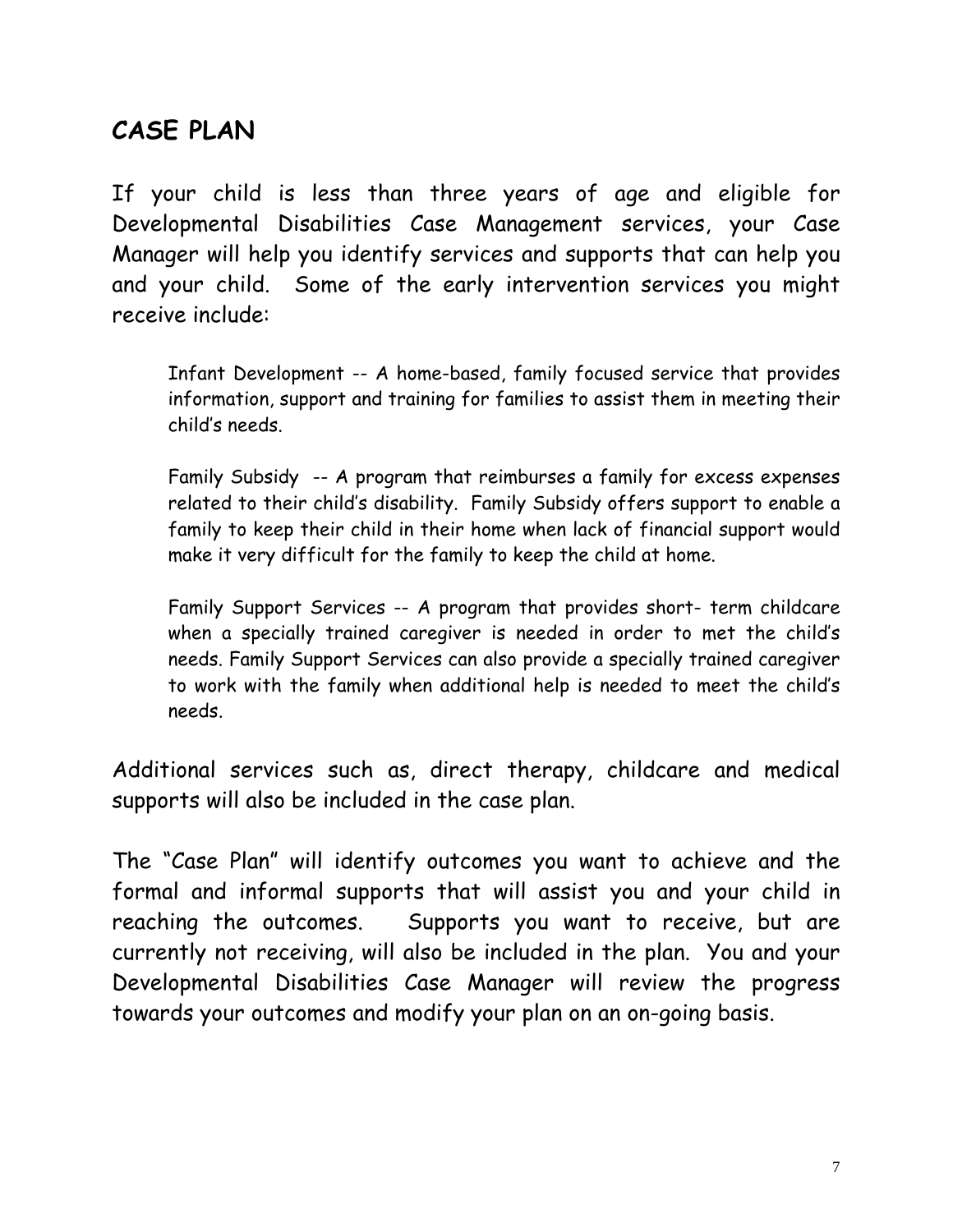# **INDIVIDUALIZED FAMILY SERVICE PLAN**

What happens next? You are now part of a team of people who will focus on your child's abilities and needs, as well as your family's concerns.

You and your team will expand the "Case Plan" you developed with your Developmental Disabilities Case Manager. This plan for services is called the **Individualized Family Service Plan (IFSP).** 

**Individualized Family Service Plan** is an outline of the specific services your child and family will receive.

You will determine who will be part of the IFSP team. You may invite family members or others to attend the meeting. You also may determine when and where the meeting will be held.

Your IFSP will include several important sections:

- information on your child's strengths and needs,
- your family's concerns and priorities,
- outcomes or changes you would like to see happen,
- the specific early intervention services that will help you and your child accomplish the outcomes you have identified,
- details of where the services will be provided, when and how often these services will be provided, what the funding source will be, and who will work with you, and
- when the IFSP will be reviewed and who will be part of that review.

With your permission, the plan will also include a summary of your family's concerns, priorities and resources, along with other services you may be receiving. Your IFSP will be reviewed at least once every six months and your child's abilities and needs will be assessed annually.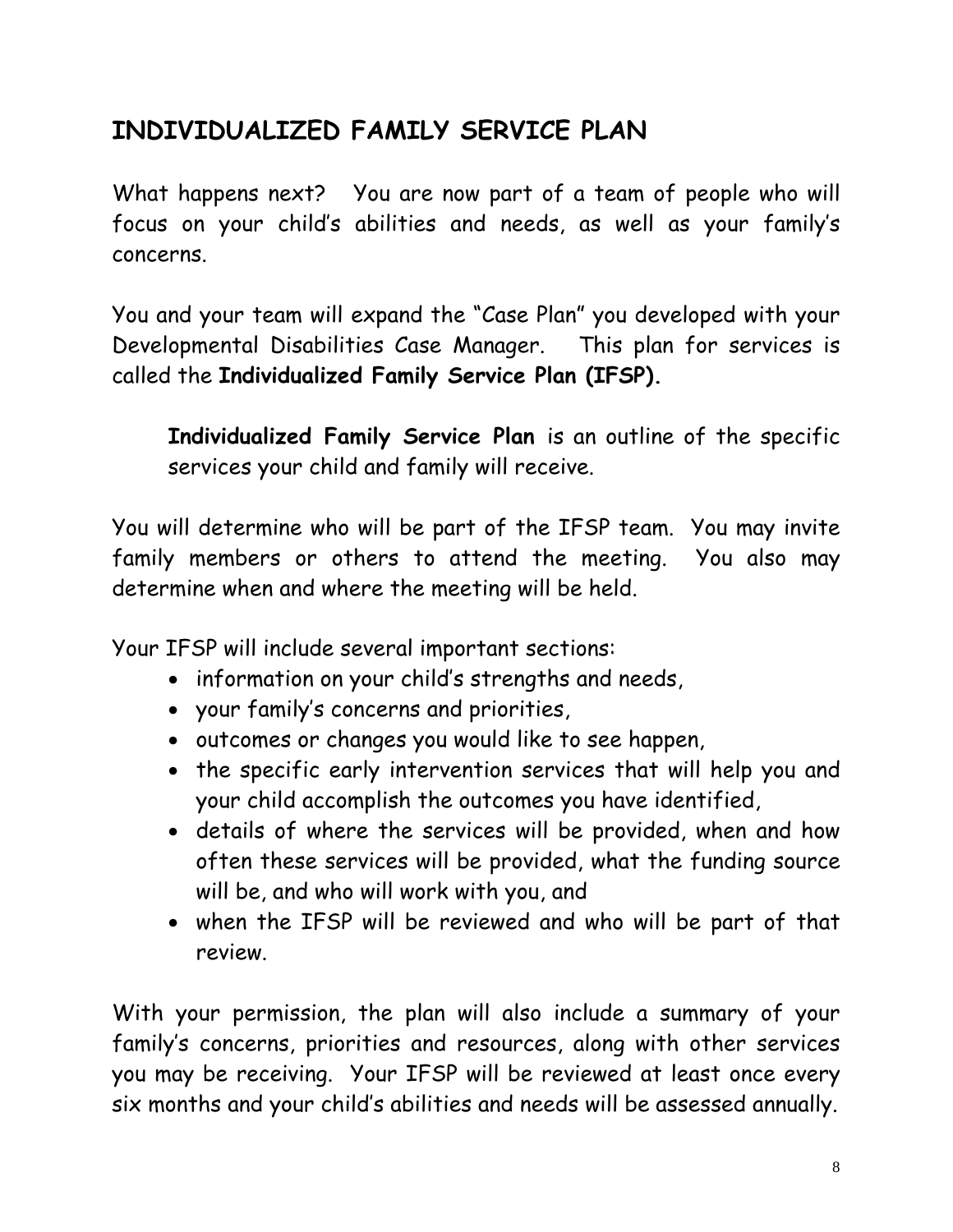#### **FUNDING**

There is no charge to you for Developmental Disabilities Case Management, Infant Development Parent Training, IFSP Coordination, and evaluations and assessments conducted by Infant Development. Your Developmental Disabilities Case Manager will work with you to identify funding options for other services you or your child may be receiving.

In order to maximize available funds, the Department of Human Services requires that all children receiving Infant Development services apply for Medicaid. Because Infant Development is a service included in North Dakota's Home and Community Based Service Waiver, the family's income is not deemed available to the child. If the child applies for Medicaid coverage in the Children and Family category, the family's assets are also disregarded. This means that when children receiving Infant Development services apply for Medicaid, neither their family's income nor assets will be considered. Medicaid becomes a funding source that allows the state to collect federal dollars to help provide Infant Development services. If a child is Medicaid eligible, federal funds will cover approximately 70 percentage of the cost of delivering Infant Development services. In addition to the Infant Development costs, Medicaid is also available to assist with direct therapy, equipment and other medical needs of the child.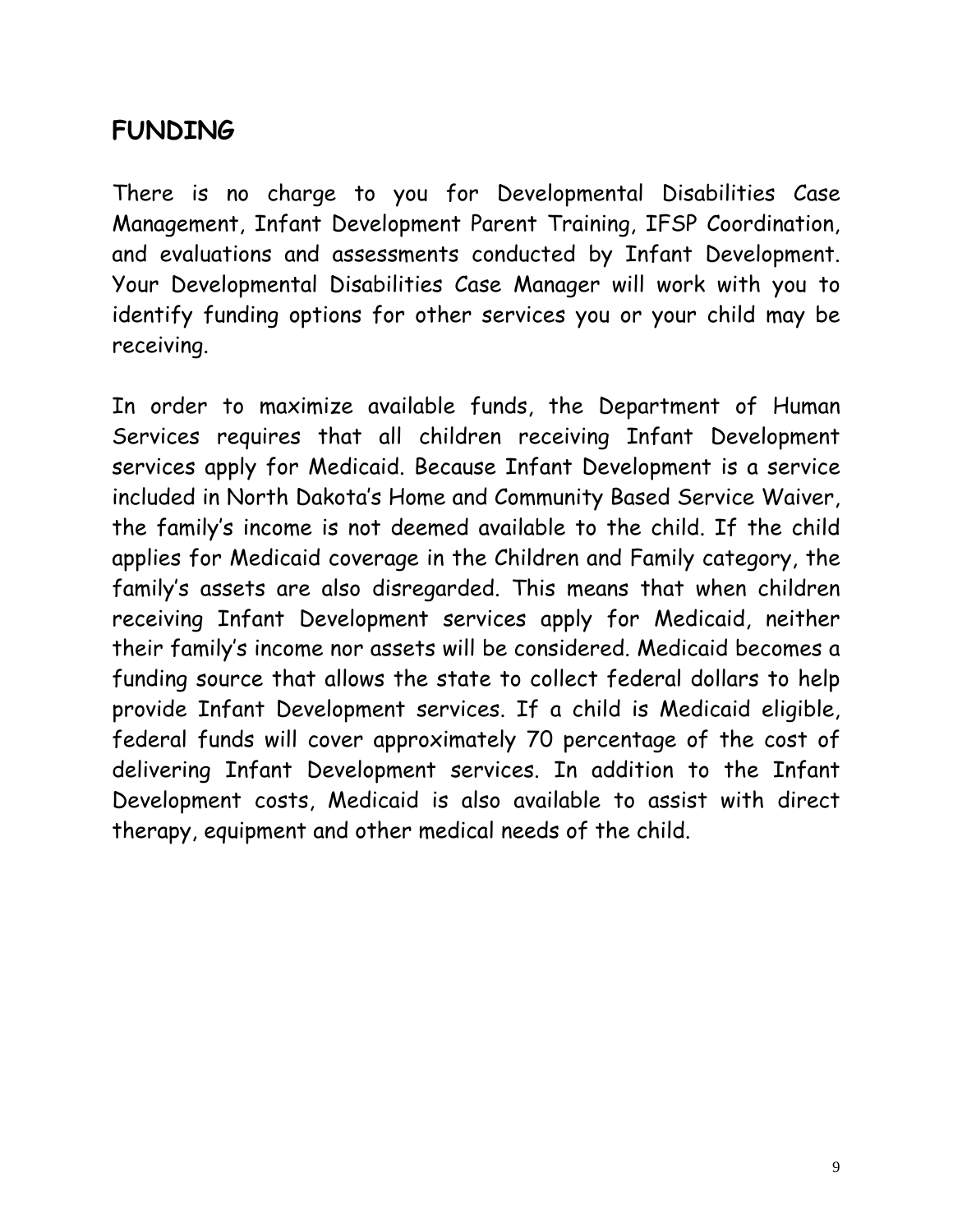## **CONFIDENTIALITY**

The professionals with whom you are working must keep information about your child and your family strictly confidential. That's the law. You always have the right to inspect your records. Your permission is required before identifiable information can be shared with anyone else.

**Confidentiality** means your right to determine who may be allowed to see information and records about your child and your family.

**Remember:** You are the captain of your child's team. As the person who knows your child best, your permission, your guidance and your approval are absolutely vital every step of the way.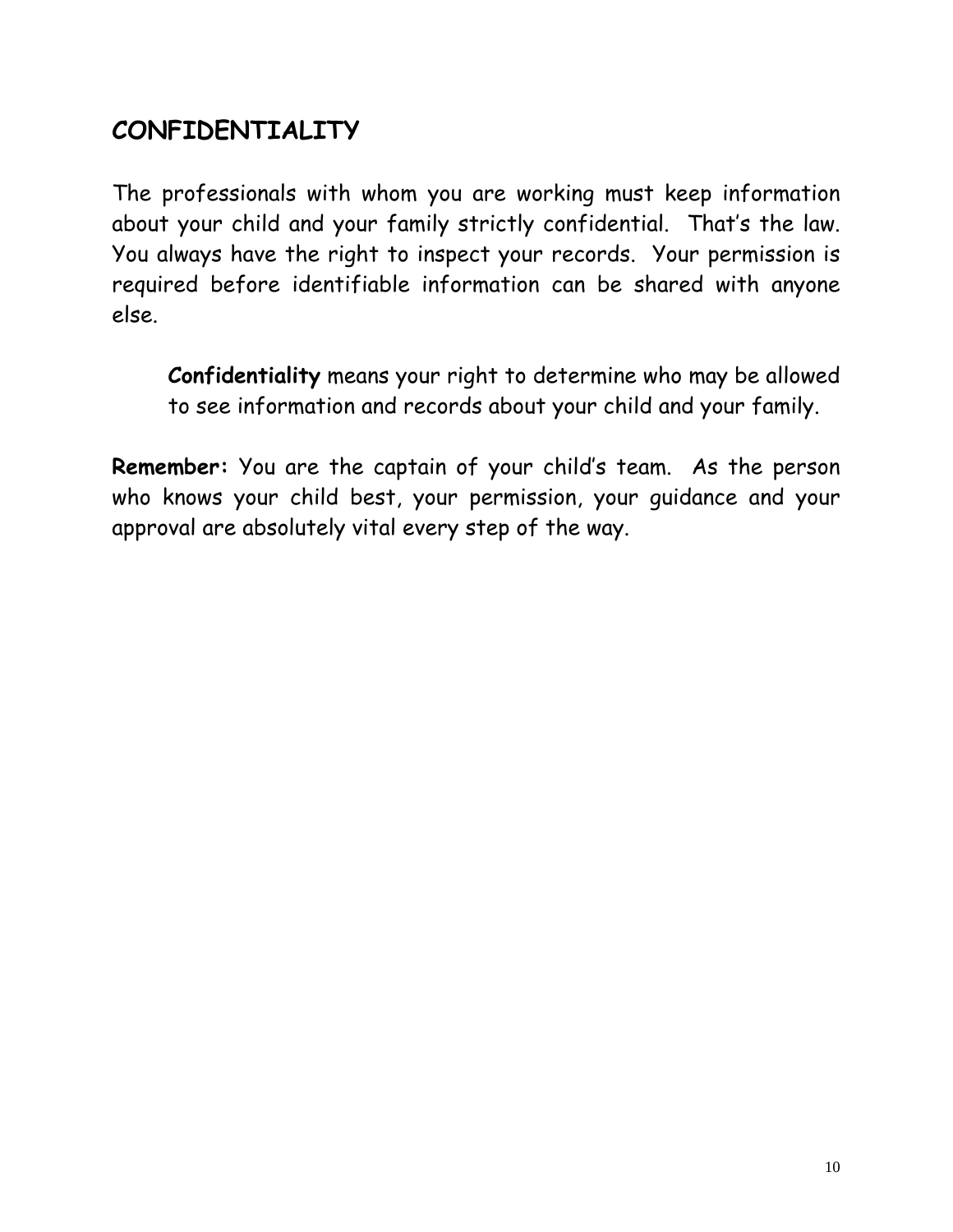## **DEVELOPMENTAL DISABILITIES CASE MANAGEMENT**

One of the first team members you will meet is your Developmental Disabilities Case Manager. They will be your connection with North Dakota's system of services. Your Case Manager will help you identify and obtain services, including Infant Development services, Family Subsidy, Family Support Services, or other services that may be appropriate.

Your Developmental Disabilities Case Manager will work you and your family to help you access supports that meet your needs. If you are unhappy with what is going on, your Case Manager will work with you in finding solutions for your concerns.

As your Service Coordinator they will be responsible for:

- Coordinating all services across agency lines;
- Serving as the single point of contact in helping you obtain the services and assistance identified in your IFSP;
- Facilitating the timely delivery of available services;
- Continuously seeking the appropriate services and situations necessary to benefit the development of your child for the duration of the child's eligibility
- Assuring the timely performance of evaluations and assessments;
- Facilitating and participating in the development, review, and evaluation of your IFSP
- Assisting you in identifying available service providers
- Informing you of your parental rights and procedural safe guards
- Informing you of the availability of advocacy services; and
- Facilitating the development of a transition plan to preschool services, if appropriate.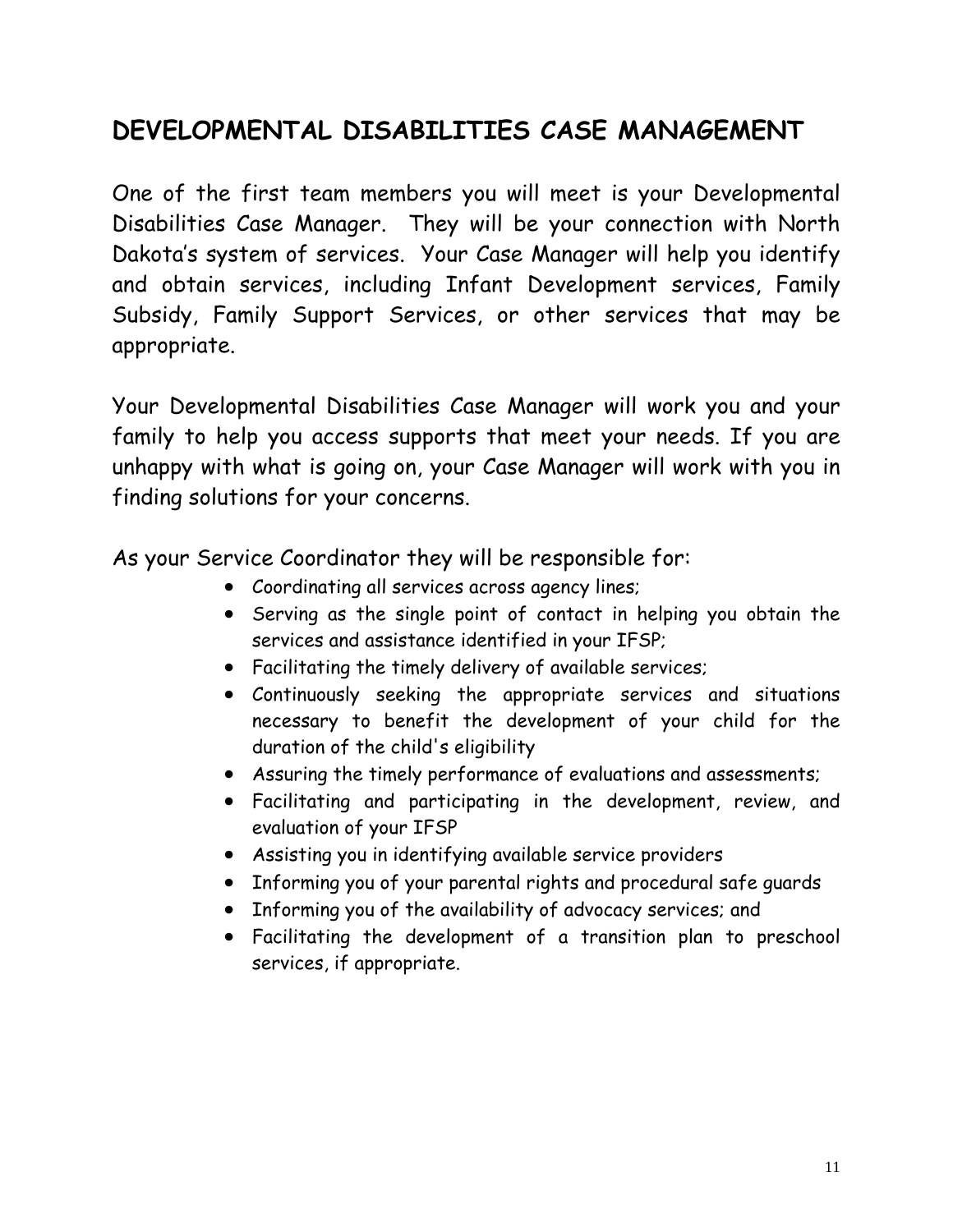# **INFANT DEVELOPMENT**

If you receive Infant Development services you and your child will meet regularly with an Infant Development early interventionist professional. Usually she will come to your home to work with you in comfortable, familiar surroundings.

An **Infant Development Early Interventionist** is specialist who is trained to know how to support you, so you can encourage your child to grow and develop in many ways.

Sessions with your Infant Development professional will center on simple activities you and your child will enjoy, that you can do with your child while you are playing or completing day-to-day routines. The activities are chosen to help him strengthen specific skills and learn new skills that relate to IFSP Outcomes. During the Infant Development home visits you will have a chance to ask questions. The frequency of home visits will be determined based on your families needs.

With your permission, Infant Development staff can work not only with you, but also with others who spend time with your child (Grandparents, child care providers, etc.).

In addition to home visits, the Infant Development Early Interventionist will work closely with you to:

- Coordinate the development of your IFSP,
- Plan and complete assessments, and
- Coordinate the transition process.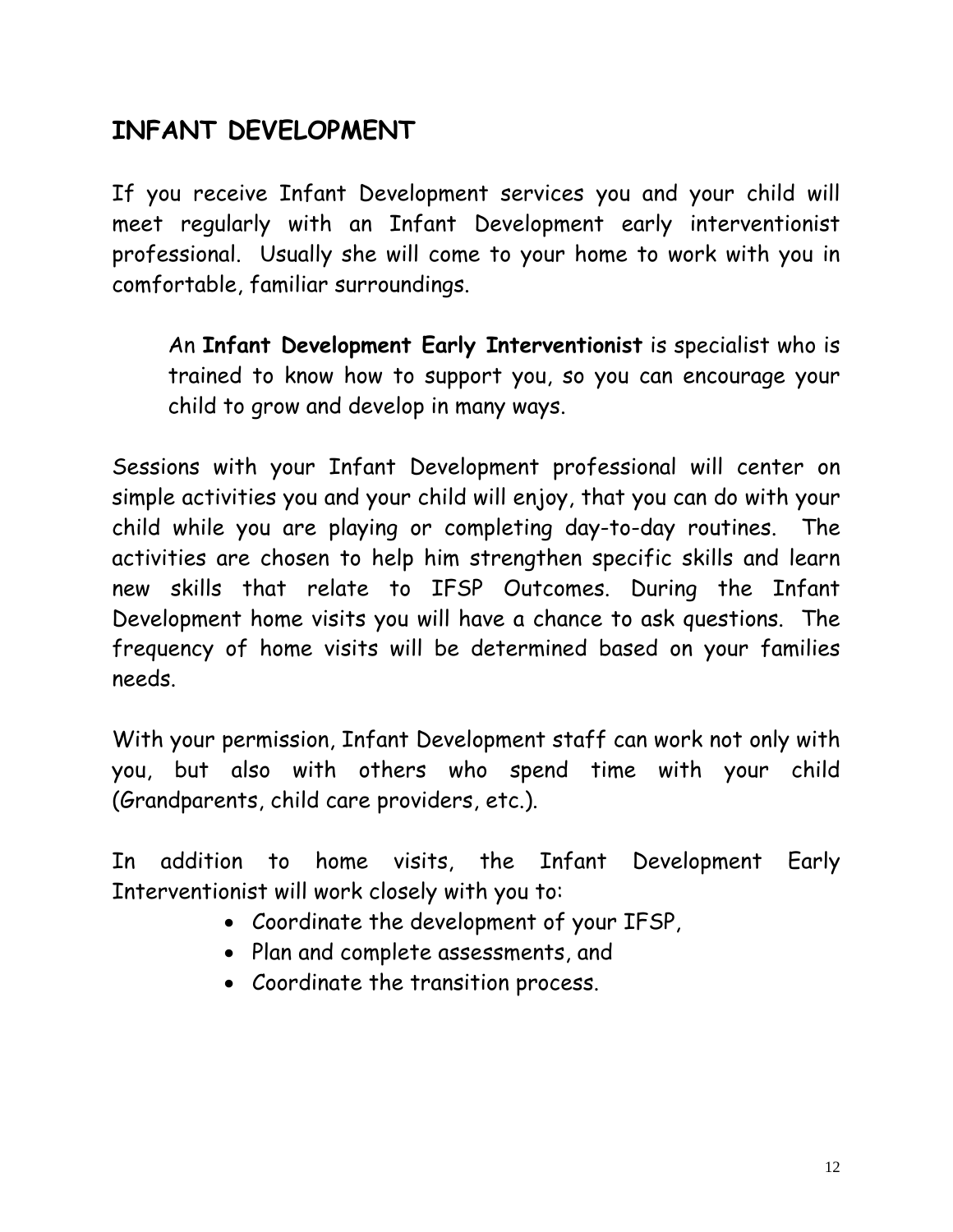## **TRANSITION**

Early Intervention services provided through Infant Development, end when your child turns three years of age. If he continues to need special help, he may be eligible for a variety of services provided by your local school. Your Infant Development Early Interventionist and Developmental Disabilities Case Manager will meet with you and school personnel to determine if your child will be eligible to receive services through the school system when they turn three and what options available in your community you would like to explore.

Your child's eligibility to receive Developmental Disabilities Case Management after they reach three years of age, will be redetermined before they reach two years-nine months of age. If your child is found eligible based on the criteria used for three year olds, you can continue to receive Developmental Disabilities Case Management services.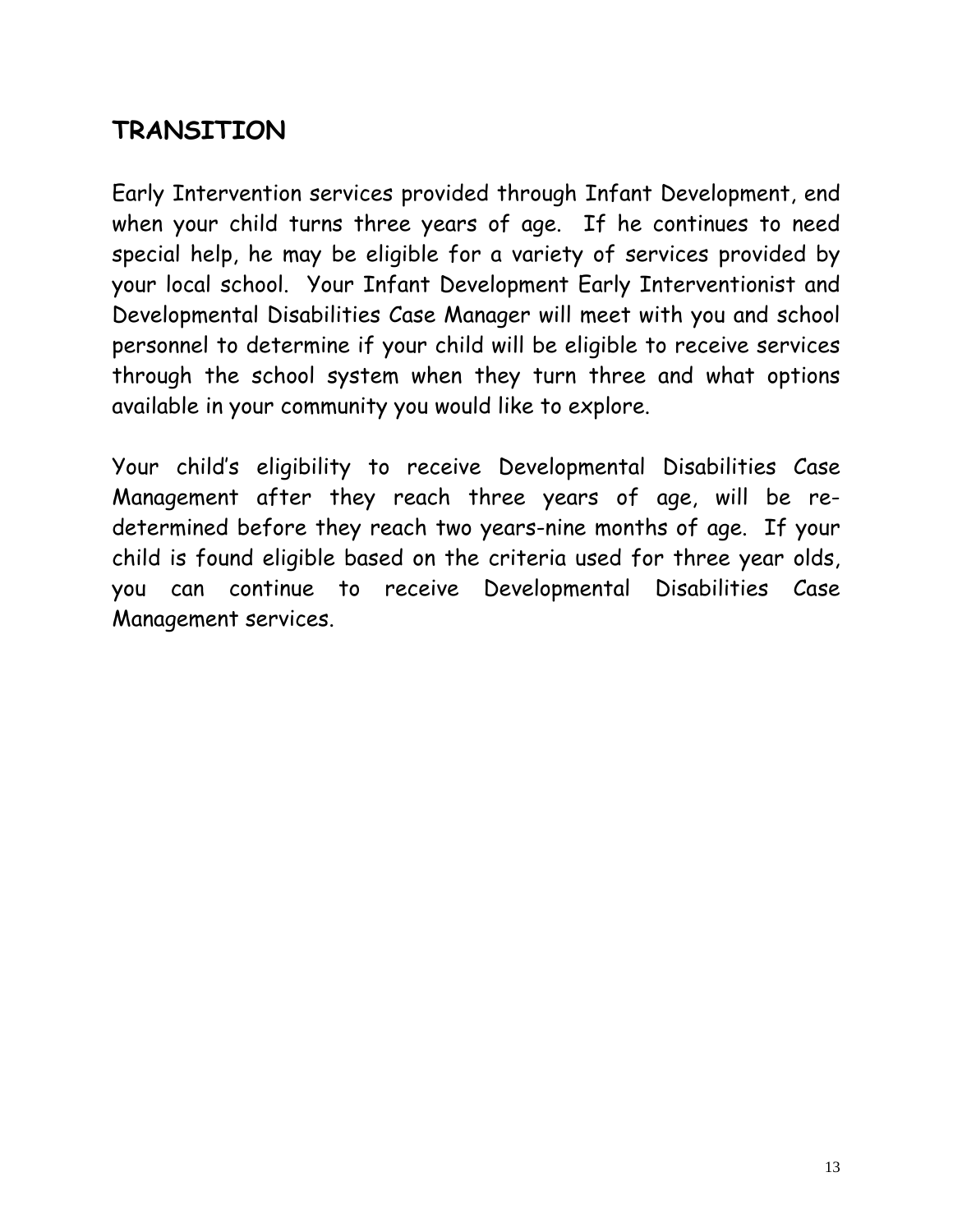#### **RESOLVING PROBLEMS**

Sometimes you might disagree with decisions about your child's early intervention services. The early intervention programs recognize your right to make decisions about your child. They will take your concerns seriously. Saying "no" to any service will not threaten other services your child may be receiving.

You can always discuss your differences with members of your child's team. By talking about your concerns, you can often resolve a problem quickly and easily.

**Mediation:** Mediation is voluntary and will be conducted by a qualified and impartial mediator, who is trained in effective mediation techniques and knowledgeable in laws and regulations relating to early intervention services. All mediation sessions will be scheduled in a timely manner and held at a location convenient to all parties. Mediation will not deny or delay your right for an informal conference or an appeal hearing. Discussions that occur during the mediation process are confidential and will not be used as evidence in any subsequent hearings or civil proceedings without your permission. You also have the right to file a **Written Complaint** with the Department of Human Services/Developmental Disabilities Unit regarding you concerns. To request Mediation or to submit a Written Complaint, contact Part C Coordinator, Developmental Disabilities Unit, 600 South 2 St, Suite 1A, Bismarck, ND 58504 or 1-800-755-8529.

**Informal Conference:** You may request an informal conference with the Regional Human Service Center Director. You may bring other family members or advocates. You'll be informed of a decision within five working days. You have the right to file a formal request for a hearing if you disagree with the decision.

**Appeal Hearing:** You can also request a formal presentation of your concerns, called an "appeal hearing." (You can request this hearing without first going through the informal conference, if you prefer.) Your request should be addressed to: Appeals Supervisor, North Dakota Department of Human Services, State Capitol, Bismarck, ND 58505.

If you disagree with the outcome of the appeal hearing, you may file for a rehearing or reconsideration. This request, made within 15 days of the decision, must be based on new information indicating an unjust or invalid determination has been made or upon allegation that statutory or case law has been incorrectly interpreted.

Ultimately, you can appeal the decision to district court or bring civil action in state or federal court. The appeal hearing decision is final, unless someone who is a party to the hearing appeals it.